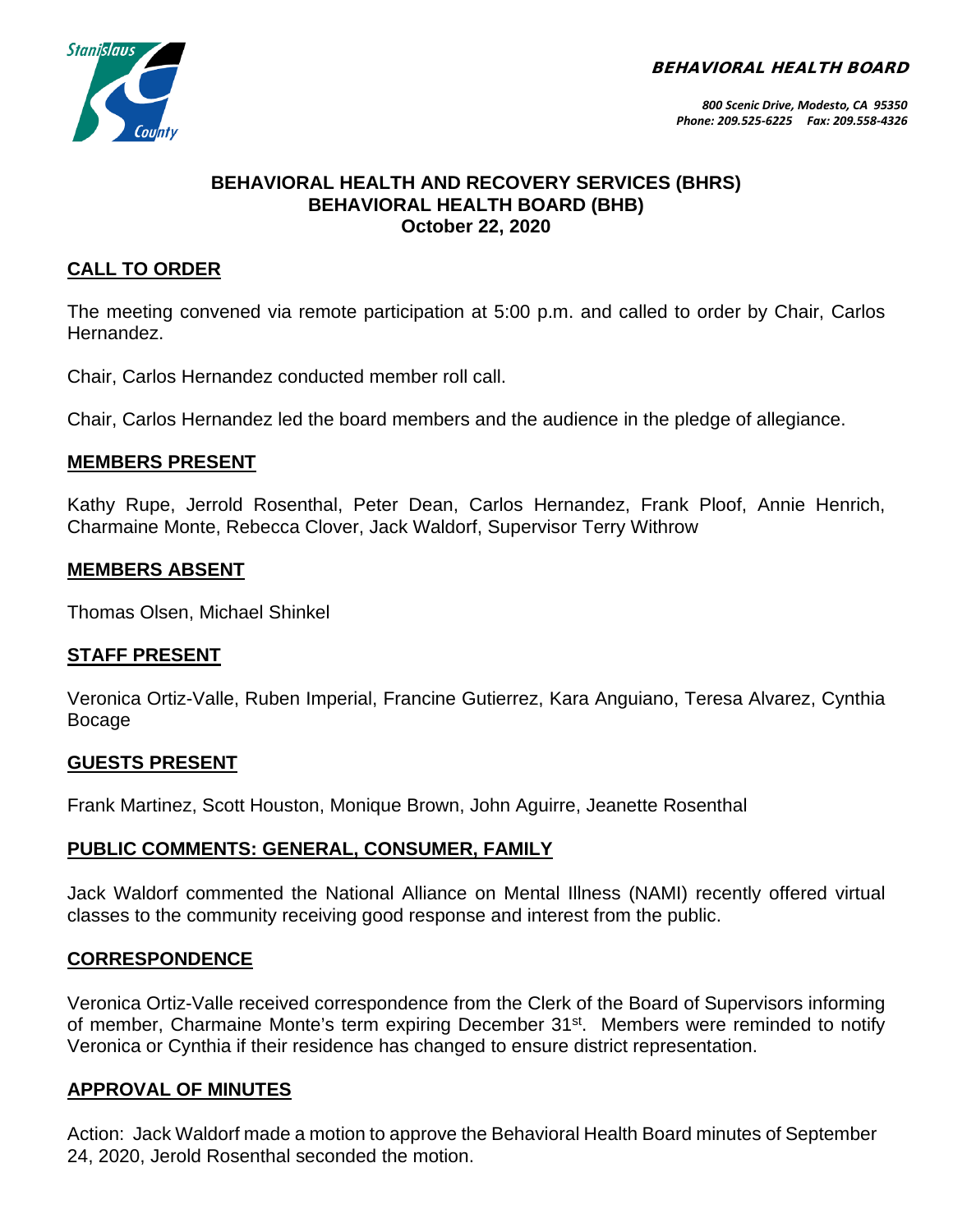Behavioral Health Board October 22, 2020 Page 2 of 4

## **BOARD OF SUPERVISORS REPORT**

Supervisor Withrow reported the following Board of Supervisors (BOS) updates:

- An extension of the Doctors Medical Center Inpatient Psychiatric Services agreement is scheduled to go before the BOS on October 27, 2020 for approval.
- COVID-19 State and Federal funding of \$108.9 million was received. The BOS continue to hold discussion on how the funds will be allocated into the community to alleviate COVID-19 impacts. Funds must be spent by December 31st.
- Continue to advocate in efforts to get students back into school.

# **PRESENTATION: Mental Health and Substance Abuse In-Custody Services**

Lieutenant Scott Houston from the Stanislaus County Sheriff's Detention Center presented on the Mental Health and Substance Abuse In-Custody services. Lt. Houston oversees the mental health and substance abuse services team "Wellpath Mental Health" that consists of mental health providers in collaboration with Sheriff deputies offering services 7 days per week, year-round. Initial services start at inmate intake that consists of screening the individual about their mental health state. Depending on case by case basis, assessments are conducted immediately for crisis or 5150 holds, or for non-crisis situations, inmates are referred and seen by MH staff right away or the next day for initial evaluation. Monique Brown, Director of the Wellpath Mental Health program provided an overview of the initial evaluation services, discharge and treatment referral process in collaboration with outside services for MH/Substance Abuse programs.

## **PRESENTATION: Patients' Rights**

Teresa Alvarez, Patients' Rights Program Coordinator provided an overview of the office of Patients' Rights, a mandated state-funded program governed under Title IX of the California Administrative Code that consists of County advocates designated by the Behavioral Health Director. The program oversight is to ensure that all voluntary or involuntary mental health clients, including minors, in acute care psychiatric hospitals, psychiatric unites of general acute care hospitals, skilled nursing facilities, intermediate care facilities, licensed community care facilities and clients living independently are protected under Title IX. Teresa also emphasized on the program responsibilities, Title 22 Licensing Requirements, rights of mental health clients, and an overview of the Acute Psychiatric Facilities data report dated January – September of 2020.

## **PRESENTATION: Slate of Officers Ad Hoc Nomination Committee**

Jack Waldorf, and Annie Henrich, Ad hoc Nominating Committee, provided recommendations from Board members for the Chair and Vice Chair positions for calendar year 2021. Carlos Hernandez opened the floor for further nominations. Recommendations are as follows: Kathy Rupe to serve as Chair and Charmaine Monte to serve as Vice Chair. The election of officers will be presented at the board meeting in November.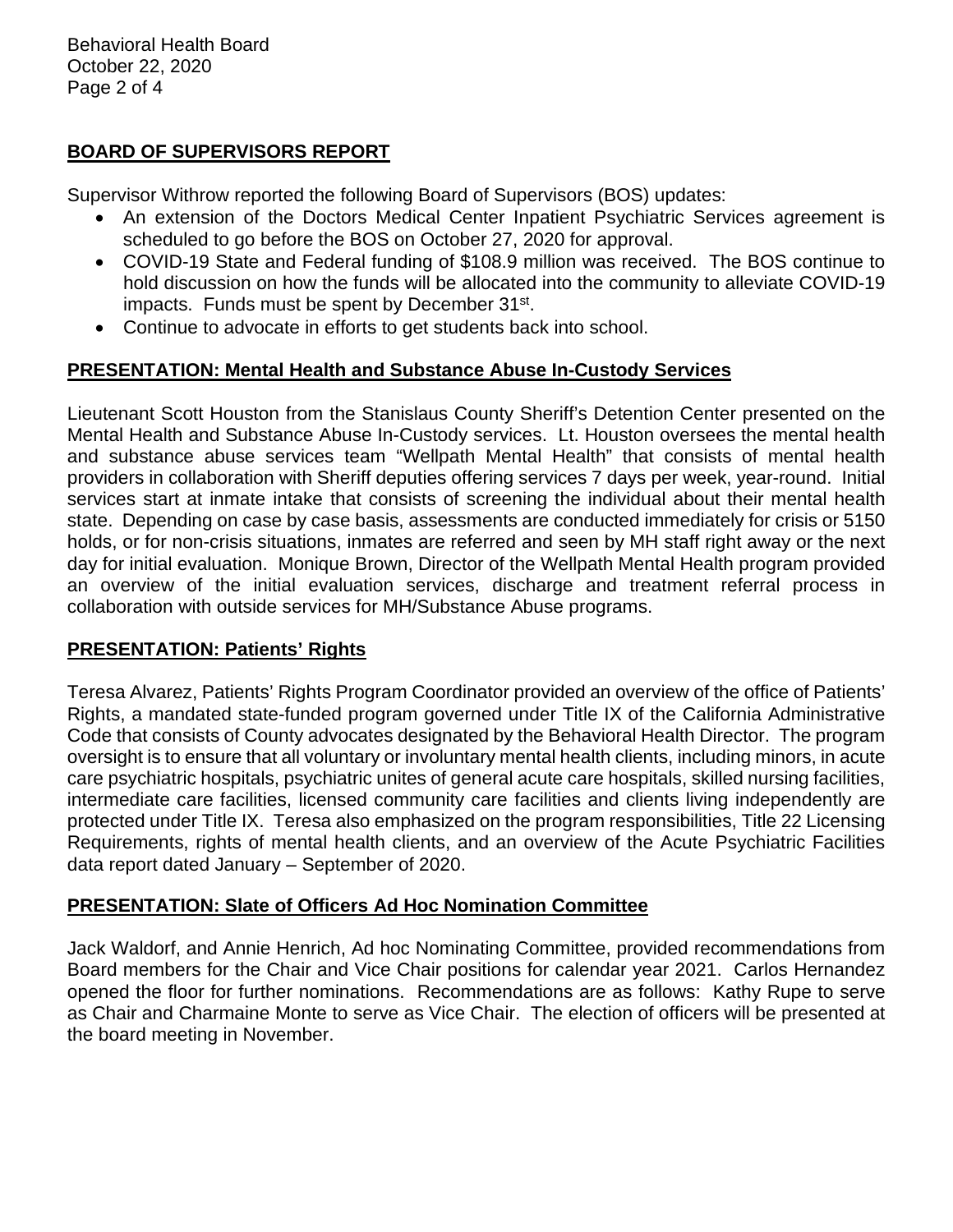Behavioral Health Board October 22, 2020 Page 3 of 4

### **COMMITTEE REPORTS**

### **EXECUTIVE COMMITTEE**

Carlos Hernandez reported the committee set the agenda for October. The date to present the BHB Annual report to the BOS was changed to November 24, 2020. Jack reported on the Nominating Committee recommendations naming Kathy Rupe, Chair and Charmaine Monte, Vice Chair pending election in November.

Veronica Ortiz-Valle reminded members the next board meeting will be held on November 19, 2020  $(3<sup>rd</sup>$  Thursday) due to the Thanksgiving holidays. In addition, Veronica shared good news about Stanislaus Recovery Center accommodating the art contest this year virtually.

### **IMPACT-DEPARTMENT RUN SERVICES**

Peter Dean reported a presentation on High Risk Health program will present at the next committee meeting.

### **IMPACT-CONTRACT RUN SERVICES**

None Reported.

#### **MANAGED CARE**

None Reported.

### **PREVENTION AND COMMUNITY EDUCATION/OUTREACH**

None Reported.

### **ADMINISTRATIVE, FISCAL MANAGEMENT**

None reported.

## **CULTURAL COMPETENCY, EQUITY AND SOCIAL JUSTICE COMMITTEE (CCESJC)**

Ruben Imperial reported the committee is starting a new approach reviewing specific data indicators monthly, focusing on understanding the information given to help develop ideas on how to best serve the ethnic and diverse populations, outreach efforts and get them engaged. Recommendations identified will be shared with programs to implement.

### **DEPARTMENT REPORT**

Ruben Imperial reported the following highlights:

- BHRS budget was approved, moving forward with implementation.
- BHRS leadership is in the planning stages for next fiscal year. Conducting conversations with partners about Mental Health in the community, budget priorities and Mental Health Services Act (MHSA) planning. Partners include, law enforcement, school officials, health plan